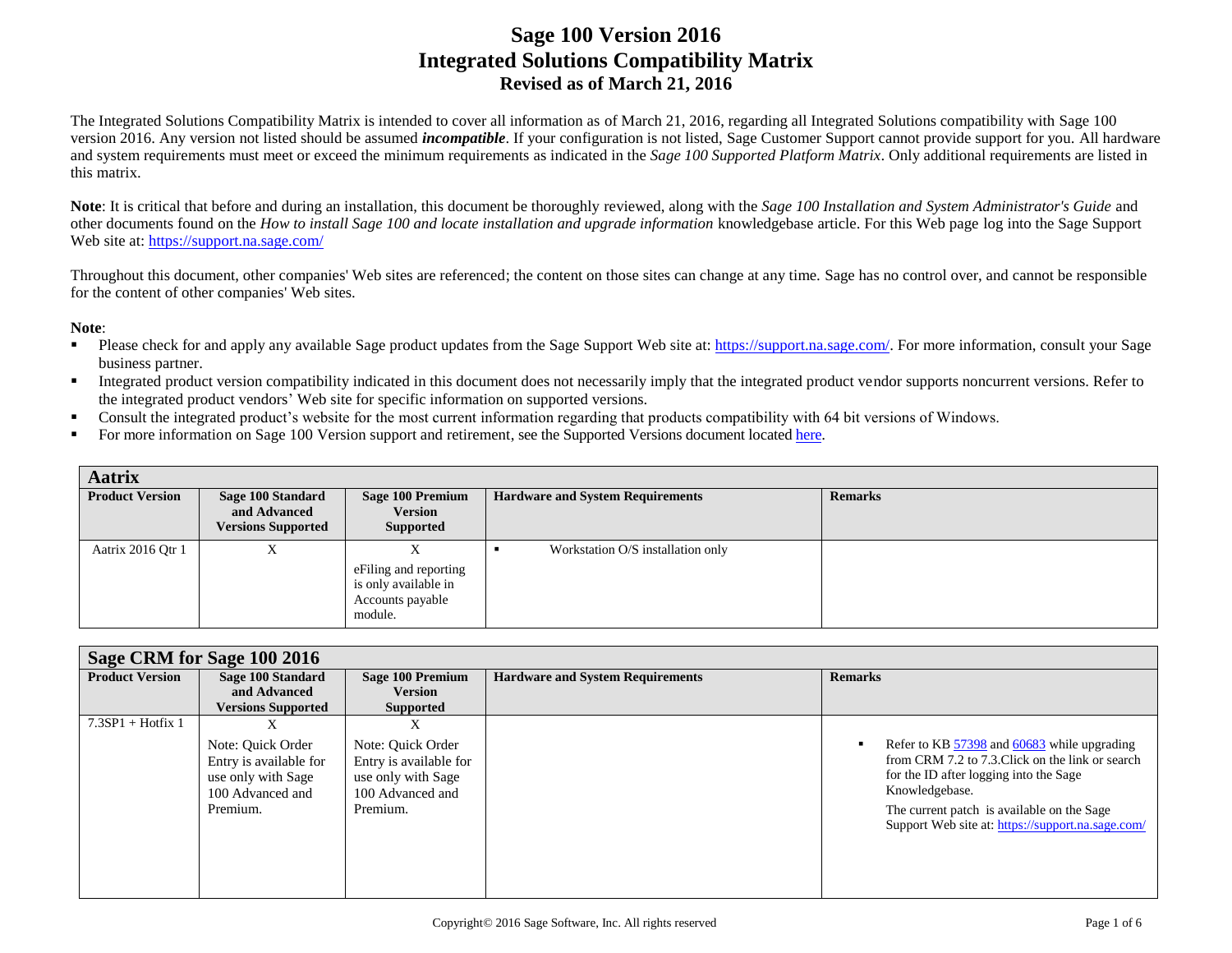|                        | <b>Sage Abra Suite</b>                                         |                                                        |                                                                                                                                                                                                                                                                                                                                                                                                                                                                      |                                                                                                                                                                                                                                                                                                    |  |  |
|------------------------|----------------------------------------------------------------|--------------------------------------------------------|----------------------------------------------------------------------------------------------------------------------------------------------------------------------------------------------------------------------------------------------------------------------------------------------------------------------------------------------------------------------------------------------------------------------------------------------------------------------|----------------------------------------------------------------------------------------------------------------------------------------------------------------------------------------------------------------------------------------------------------------------------------------------------|--|--|
| <b>Product Version</b> | Sage 100 Standard<br>and Advanced<br><b>Versions Supported</b> | Sage 100 Premium<br><b>Version</b><br><b>Supported</b> | <b>Hardware and System Requirements</b>                                                                                                                                                                                                                                                                                                                                                                                                                              | <b>Remarks</b>                                                                                                                                                                                                                                                                                     |  |  |
| 9.2                    | $\lambda$                                                      | л                                                      | <b>IMPORTANT HOT FIX REQUIRED:</b> You must install the Abra Hot<br>Fix to prevent data corruption from occurring in Sage 100, for more details<br>log into Sage Knowledgebase at https://support.na.sage.com and in the<br>search field type 49288 and click Search or click link <i>after</i> logging into<br>Sage Knowledgebase KB ID 49288<br>Please thoroughly read the article for exact steps required to be done<br>before and after installing the Hot Fix. | Abra Payroll 9.2 to Sage 100 Link is<br>required to integrate with Payroll<br>module<br><b>Contact Sage Employer Solutions</b><br>group for integration options.<br>Premium version only integrates with<br>Sage HRMS or Sage ABRA Suite G/L<br>Link using General Ledger Exchange<br>or VI import |  |  |

| <b>Sage HRMS</b>       |                                                                |                                                        |                                                                                                                                                                                                                                                                                                                                                                                                                                                                                                                                                      |                                                                                                                                                                                                                                                  |
|------------------------|----------------------------------------------------------------|--------------------------------------------------------|------------------------------------------------------------------------------------------------------------------------------------------------------------------------------------------------------------------------------------------------------------------------------------------------------------------------------------------------------------------------------------------------------------------------------------------------------------------------------------------------------------------------------------------------------|--------------------------------------------------------------------------------------------------------------------------------------------------------------------------------------------------------------------------------------------------|
| <b>Product Version</b> | Sage 100 Standard<br>and Advanced<br><b>Versions Supported</b> | Sage 100 Premium<br><b>Version</b><br><b>Supported</b> | <b>Hardware and System Requirements</b>                                                                                                                                                                                                                                                                                                                                                                                                                                                                                                              | <b>Remarks</b>                                                                                                                                                                                                                                   |
| 2014                   | $\lambda$                                                      | ∧                                                      | <b>IMPORTANT HOT FIX REQUIRED:</b> You must install the HRMS Hot<br>Fix to prevent data corruption from occurring in Sage 100, for more details<br>log into Sage Knowledgebase at https://support.na.sage.com and in the<br>search field type 49288 and click Search or click link <i>after</i> logging into<br>Sage Knowledgebase KB ID 49288<br>Please thoroughly read the article for exact steps required to be done<br>before and after installing the Hot Fix.<br><b>Note:</b> This hot fix is included in version HRMS 2015 (Version 10.5018) | HRMS to Sage 100 Link is required to<br>integrate with Payroll module<br><b>Contact Sage Employer Solutions</b><br>group for integration options<br>Sage HRMS G/L Link integrates with<br>Sage 100 using General Ledger<br>Exchange or VI import |
| 2015 (10.5018)         | л                                                              |                                                        |                                                                                                                                                                                                                                                                                                                                                                                                                                                                                                                                                      |                                                                                                                                                                                                                                                  |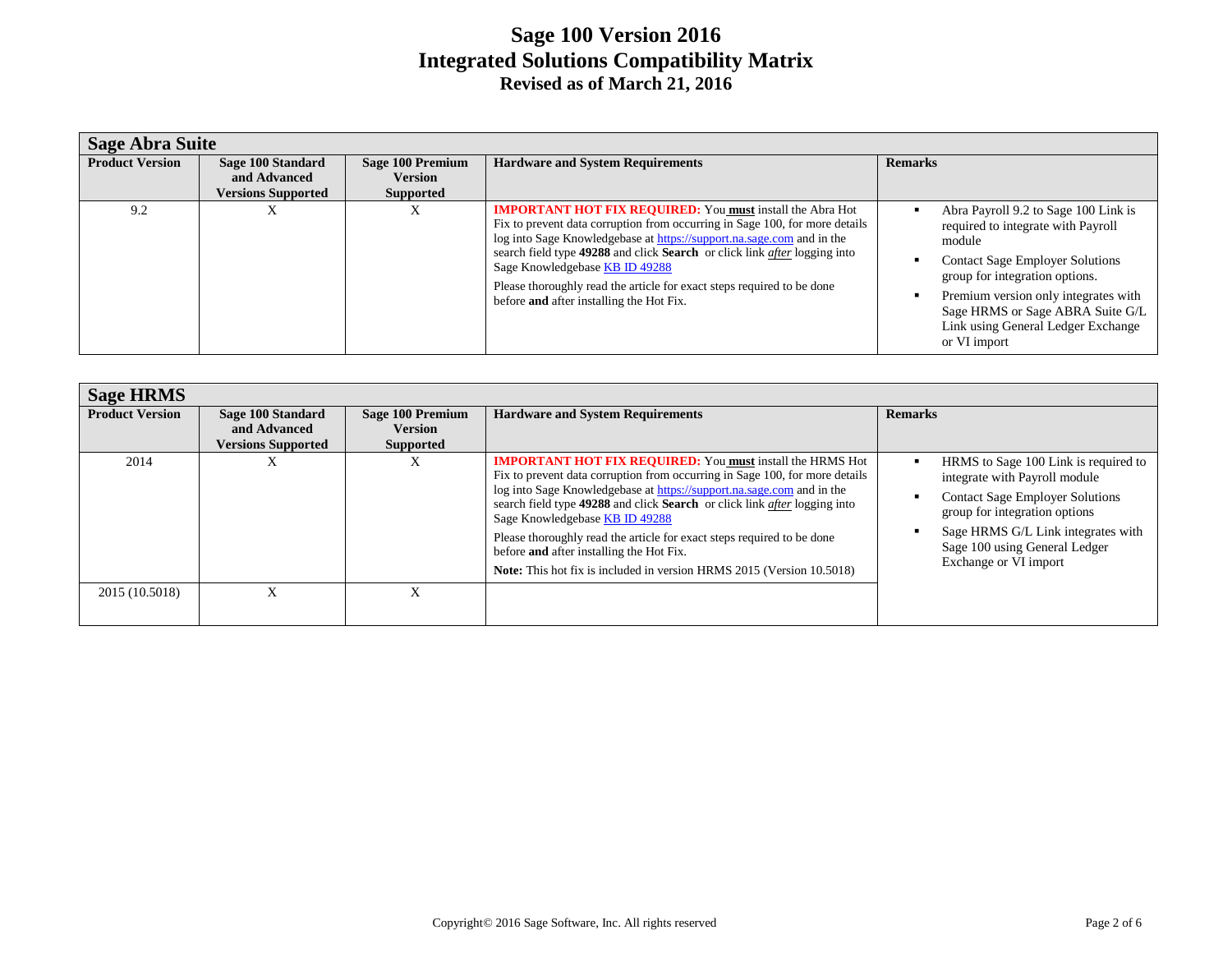|                                       | <b>Sage Fixed Assets – Depreciation-Network</b>                       |                                                               |                                                                                                                                        |                                                                                                                                                                                   |  |
|---------------------------------------|-----------------------------------------------------------------------|---------------------------------------------------------------|----------------------------------------------------------------------------------------------------------------------------------------|-----------------------------------------------------------------------------------------------------------------------------------------------------------------------------------|--|
| <b>Product Version</b>                | Sage 100 Standard and<br><b>Advanced</b><br><b>Versions Supported</b> | <b>Sage 100 Premium</b><br><b>Version</b><br><b>Supported</b> | <b>Hardware and System Requirements</b>                                                                                                | <b>Remarks</b>                                                                                                                                                                    |  |
| 2016.1                                | X                                                                     | X                                                             | Requires Sage 100 2016.1 (Update 1) or higher<br>Remote access; cannot be used across subnets without<br>Terminal Server and/or Citrix | The allocation feature in Sage Fixed Assets<br>which allows multiple G/L Accounts is not<br>supported, only single G/L Account for each<br>asset can be integrated into Sage 100. |  |
|                                       | <b>Sage Fixed Assets - Depreciation-Standalone</b>                    |                                                               |                                                                                                                                        |                                                                                                                                                                                   |  |
| 2016.1                                | Standard version only                                                 |                                                               | Requires Sage 100 2016.1 (Update 1) or higher<br>Remote access; cannot be used across subnets without<br>Terminal Server and/or Citrix | The allocation feature in Sage Fixed Assets<br>which allows multiple G/L Accounts is not<br>supported, only single G/L Account for each<br>asset can be integrated into Sage 100. |  |
| Sage Fixed Assets – Lite Depreciation |                                                                       |                                                               |                                                                                                                                        |                                                                                                                                                                                   |  |
| 2016.1                                | Standard version only                                                 |                                                               | Requires Sage 100 2016.1 (Update 1) or higher<br>Remote access; cannot be used across subnets without<br>Terminal Server and/or Citrix | The allocation feature in Sage Fixed Assets<br>which allows multiple G/L Accounts is not<br>supported, only single G/L Account for each<br>asset can be integrated into Sage 100. |  |

| <b>Sage Fixed Assets – Premier Depreciation</b> |                                          |                                                                                                                                 |                                                                                       |                                                                                                                                                                                                                                                |  |
|-------------------------------------------------|------------------------------------------|---------------------------------------------------------------------------------------------------------------------------------|---------------------------------------------------------------------------------------|------------------------------------------------------------------------------------------------------------------------------------------------------------------------------------------------------------------------------------------------|--|
| <b>Product Version</b>                          | Sage 100 Standard and<br><b>Advanced</b> | <b>Sage 100 Premium</b><br><b>Version</b>                                                                                       | <b>Hardware and System Requirements</b>                                               | <b>Remarks</b>                                                                                                                                                                                                                                 |  |
|                                                 | <b>Versions Supported</b>                | Supported                                                                                                                       |                                                                                       |                                                                                                                                                                                                                                                |  |
| 2016.1                                          |                                          | The Sage 100 Fixed<br>Assets Module is not<br>supported. Only the<br>Sage Fixed Assets GL<br>Depreciation Link is<br>supported. | Remote access; cannot be used across subnets without<br>Terminal Server and/or Citrix | Sage 100 Premium Visual Integrator module is<br>required.<br>The allocation feature in Sage Fixed Assets<br>which allows multiple G/L Accounts is not<br>supported, only single G/L Account for each<br>asset can be integrated into Sage 100. |  |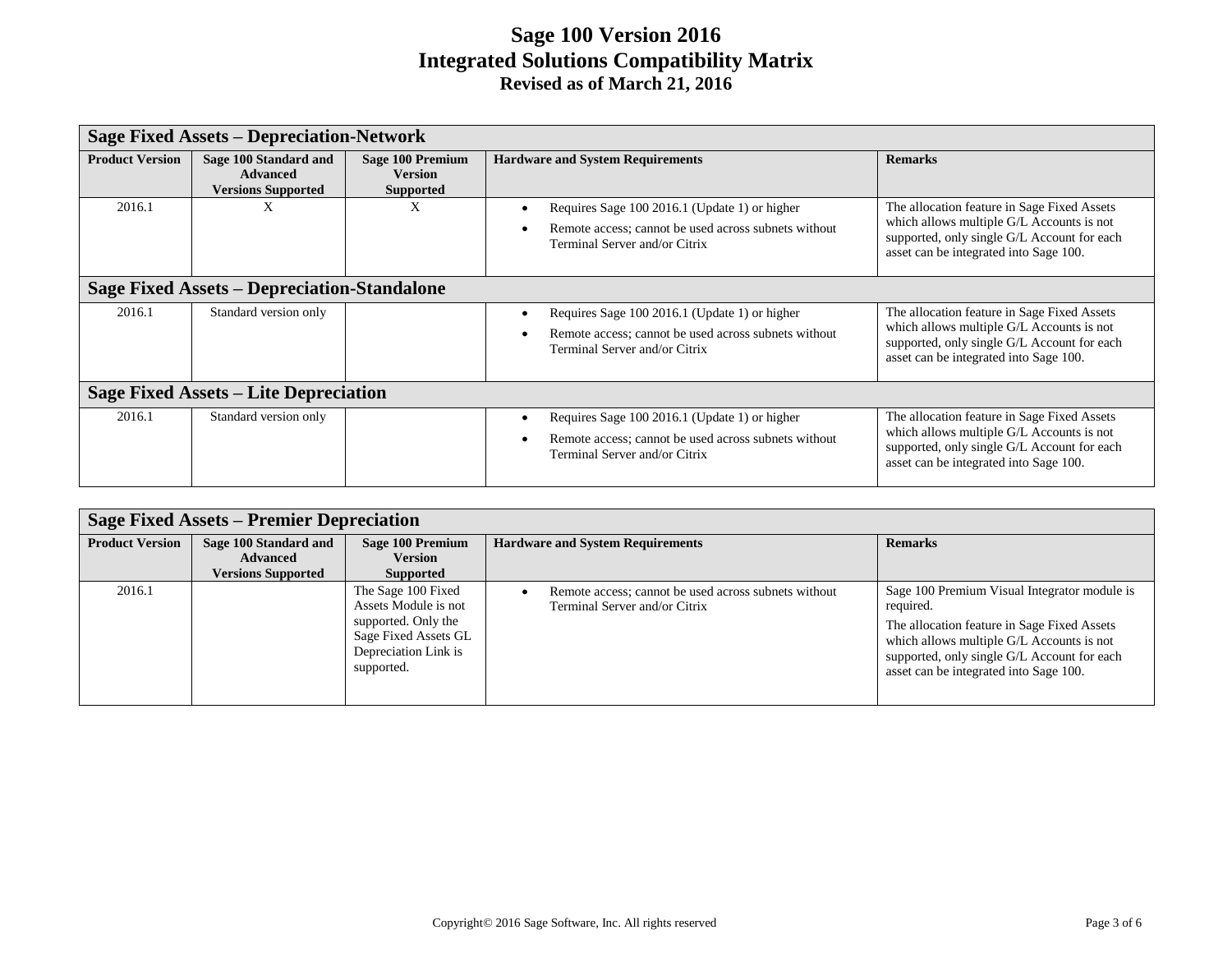| <b>SAP Crystal Reports 2011 for Sage</b> |                           |                  |                                         |                |  |  |
|------------------------------------------|---------------------------|------------------|-----------------------------------------|----------------|--|--|
| <b>Product Version</b>                   | Sage 100 Standard and     | Sage 100 Premium | <b>Hardware and System Requirements</b> | <b>Remarks</b> |  |  |
|                                          | Advanced                  | <b>Version</b>   |                                         |                |  |  |
|                                          | <b>Versions Supported</b> | <b>Supported</b> |                                         |                |  |  |
| 2011                                     |                           |                  |                                         |                |  |  |

| <b>Microsoft Office</b> |                                                                       |                                                        |                                         |                                                                         |  |
|-------------------------|-----------------------------------------------------------------------|--------------------------------------------------------|-----------------------------------------|-------------------------------------------------------------------------|--|
| <b>Product Version</b>  | Sage 100 Standard and<br><b>Advanced</b><br><b>Versions Supported</b> | Sage 100 Premium<br><b>Version</b><br><b>Supported</b> | <b>Hardware and System Requirements</b> | <b>Remarks</b>                                                          |  |
| 2016                    | л                                                                     | Λ                                                      |                                         | 32 and 64-bit versions supported.<br>See KB 53091 for more information. |  |
| 2013                    | л                                                                     | Λ                                                      |                                         | 32 and 64-bit versions supported.<br>See KB 53091 for more information. |  |
| 2010                    | л                                                                     | л                                                      |                                         | 32 and 64-bit versions supported.<br>See KB 53091 for more information. |  |
|                         |                                                                       |                                                        |                                         |                                                                         |  |

|                        | <b>Microsoft Office 365</b> |                     |                                         |                                      |  |  |  |
|------------------------|-----------------------------|---------------------|-----------------------------------------|--------------------------------------|--|--|--|
| <b>Product Version</b> | Sage 100 Standard and       | Sage 100 Premium    | <b>Hardware and System Requirements</b> | <b>Remarks</b>                       |  |  |  |
|                        | <b>Advanced</b>             | <b>ER`P</b> Version |                                         |                                      |  |  |  |
|                        | <b>Versions Supported</b>   | <b>Supported</b>    |                                         |                                      |  |  |  |
| Desktop Versions       |                             | ∡⊾                  |                                         | Sage 100 does not integrate with the |  |  |  |
|                        |                             |                     |                                         | Online Web Versions of the Office    |  |  |  |
|                        |                             |                     |                                         | applications.                        |  |  |  |

| <b>Microsoft Fax Services</b> |                           |                  |                                         |                |  |
|-------------------------------|---------------------------|------------------|-----------------------------------------|----------------|--|
| <b>Product Version</b>        | Sage 100 Standard and     | Sage 100 Premium | <b>Hardware and System Requirements</b> | <b>Remarks</b> |  |
|                               | <b>Advanced</b>           | <b>Version</b>   |                                         |                |  |
|                               | <b>Versions Supported</b> | <b>Supported</b> |                                         |                |  |
| In supported                  |                           |                  | Modem connected to analog line          |                |  |
| operating systems             |                           |                  | Functioning modem driver                |                |  |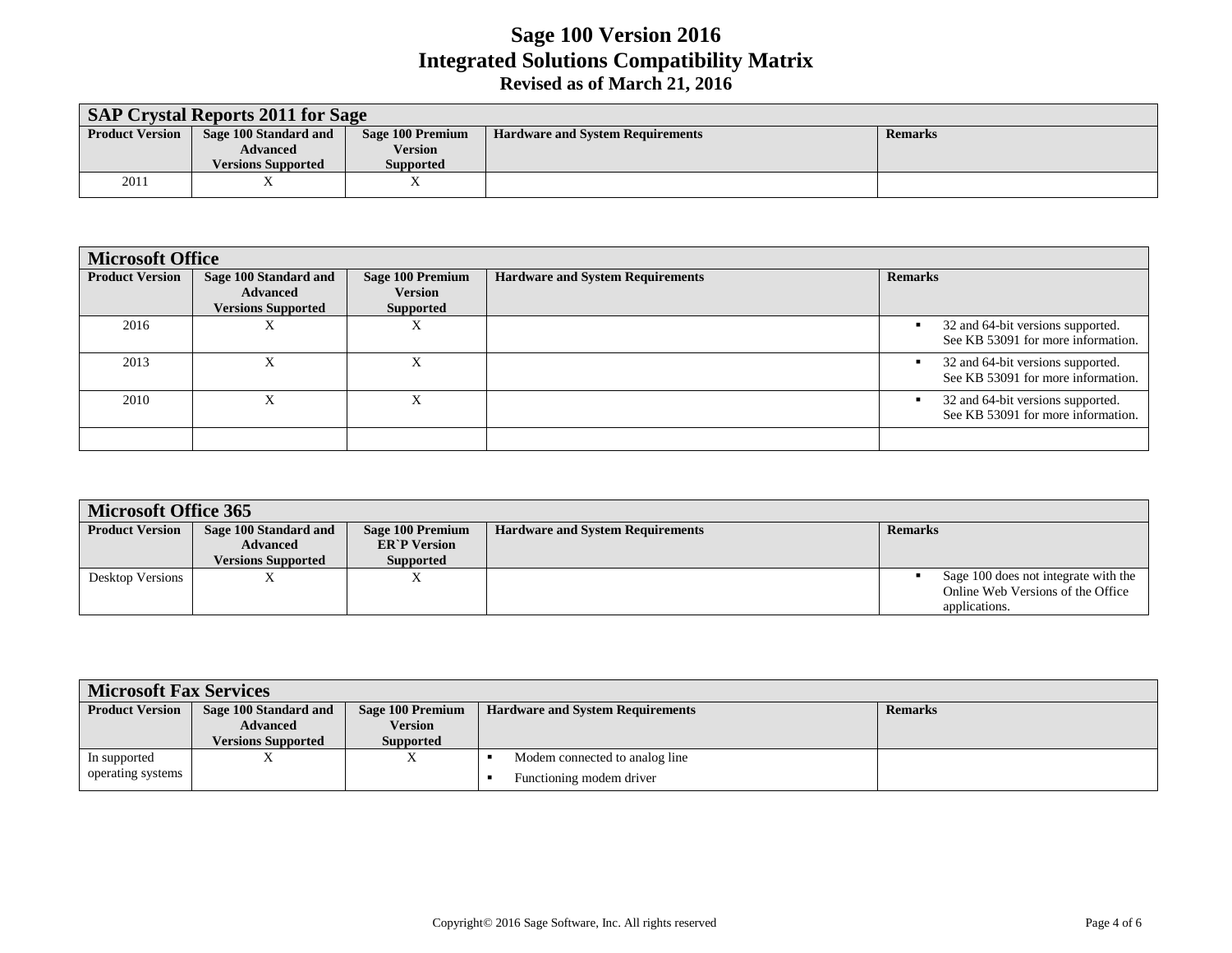|                        | Sage Exchange Credit Card Processing, powered by Sage Payment Solutions |                                    |                                         |                                                                                                                                                                                   |  |  |
|------------------------|-------------------------------------------------------------------------|------------------------------------|-----------------------------------------|-----------------------------------------------------------------------------------------------------------------------------------------------------------------------------------|--|--|
| <b>Product Version</b> | Sage 100 Standard<br>and Advanced                                       | Sage 100<br><b>Premium Version</b> | <b>Hardware and System Requirements</b> | <b>Remarks</b>                                                                                                                                                                    |  |  |
|                        | <b>Versions Supported</b>                                               | <b>Supported</b>                   |                                         |                                                                                                                                                                                   |  |  |
| All (Web<br>service)   | л                                                                       | $\Lambda$                          |                                         | To apply for a merchant account, contact your<br>Sage Customer Account Manager at: 800-854-<br>3415. For more information, go to:<br>http://na.sage.com/us/sage-payment-solutions |  |  |

| Sage 100 Sales Tax. Powered by AvaTax |                          |                  |                                         |                                   |  |  |
|---------------------------------------|--------------------------|------------------|-----------------------------------------|-----------------------------------|--|--|
| <b>Product Version</b>                | Sage 100 Standard and    | Sage 100 Premium | <b>Hardware and System Requirements</b> | <b>Remarks</b>                    |  |  |
|                                       | <b>Advanced</b>          | Version          |                                         |                                   |  |  |
|                                       | <b>Version Supported</b> | <b>Supported</b> |                                         |                                   |  |  |
|                                       |                          |                  |                                         | For connector information, go to: |  |  |
|                                       |                          |                  |                                         | www.avalara.com                   |  |  |

| Sage 100 Intelligence Reporting - 2015 |                                                                       |                                                        |                                                                                                                                                                                                                                     |                                                                                                                                                                                                                                                                                                                                                                                                         |  |
|----------------------------------------|-----------------------------------------------------------------------|--------------------------------------------------------|-------------------------------------------------------------------------------------------------------------------------------------------------------------------------------------------------------------------------------------|---------------------------------------------------------------------------------------------------------------------------------------------------------------------------------------------------------------------------------------------------------------------------------------------------------------------------------------------------------------------------------------------------------|--|
| <b>Product Version</b>                 | Sage 100 Standard and<br><b>Advanced</b><br><b>Versions Supported</b> | Sage 100 Premium<br><b>Version</b><br><b>Supported</b> | <b>Hardware and System Requirements</b>                                                                                                                                                                                             | <b>Remarks</b>                                                                                                                                                                                                                                                                                                                                                                                          |  |
| 7.50                                   | $\lambda$                                                             | X                                                      | Systems: Windows 7, Windows 8, Windows Server 2008 R2,<br>Windows Server 2012, and Windows Terminal Server.<br>Citrix Windows 7 and Citrix Server 2012<br>Hardware: $CPU > 1.3$ GHZ<br>Memory: 2 GB RAM<br>Hard Drive Space: 350 MB | Intelligence requires Microsoft Excel 2007,<br>2010, or 2013 (32 and 64 bit).<br>Office 365 and 2016 is not currently<br>supported.<br>Installs automatically with Sage 100<br>Workstation setup, reminder to make sure<br>Excel is installed and activated <b>before</b><br>installing workstation setup, please see the<br>Sage 100 Installation and System<br>Administrator's Guide for more details |  |

| <b>Sage Alerts and Workflow</b> |                           |                  |                                         |                |  |
|---------------------------------|---------------------------|------------------|-----------------------------------------|----------------|--|
| <b>Product Version</b>          | Sage 100 Standard and     | Sage 100 Premium | <b>Hardware and System Requirements</b> | <b>Remarks</b> |  |
|                                 | <b>Advanced</b>           | <b>Version</b>   |                                         |                |  |
|                                 | <b>Versions Supported</b> | <b>Supported</b> |                                         |                |  |
| All versions                    |                           |                  |                                         |                |  |